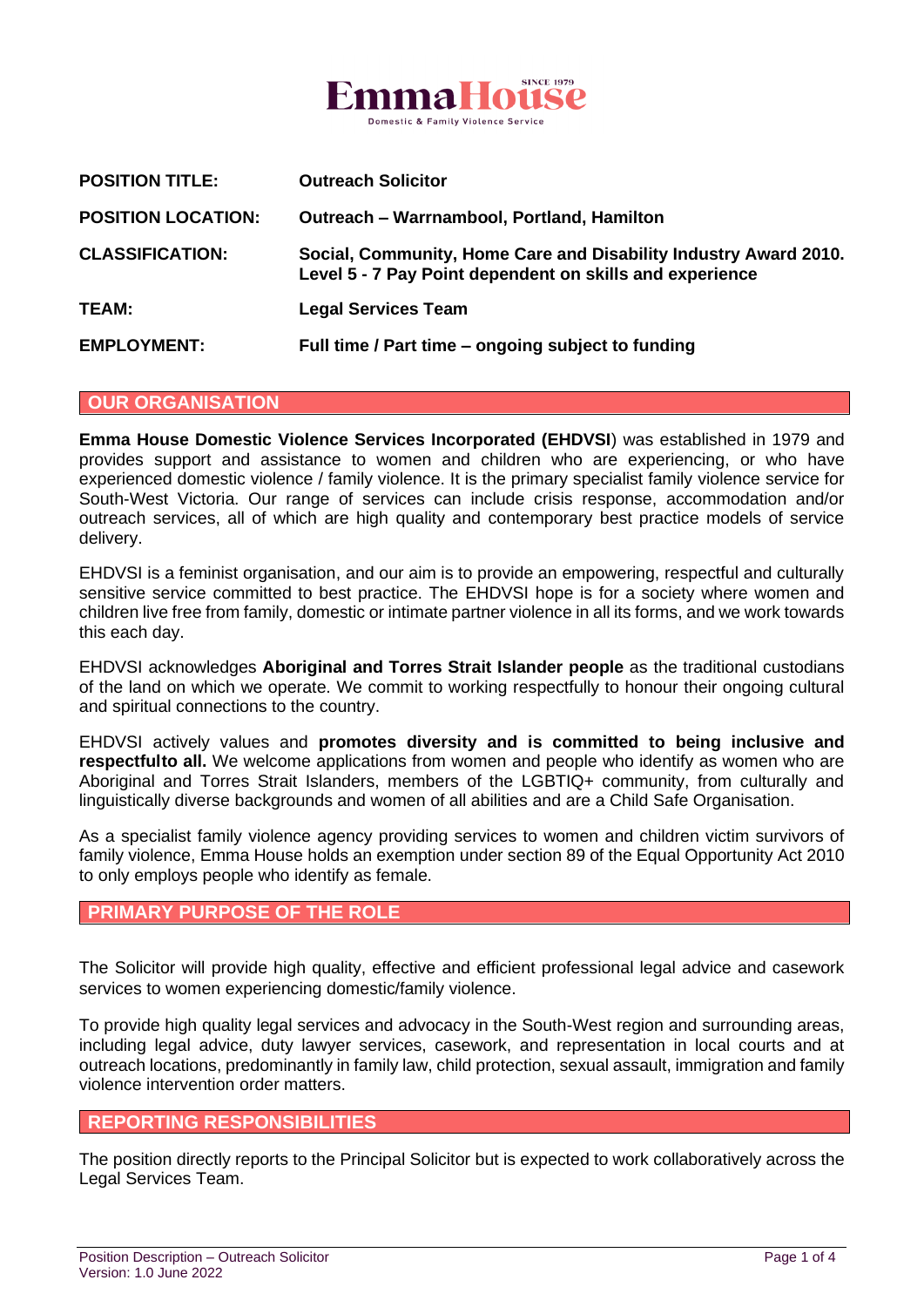### **KEY RESPONSIBILITIES**

### **Personal and Professional**

- Deliver quality legal services, including legal information, advice and casework by appointment, phone or teleconference and via outreach visiting services, in family law, child protection, sexual assault, immigration (FV Provision) and family violence intervention order matters.
- Participate in the provision of duty lawyer services at each Intervention Order sitting day at the Warrnambool, Portland and Hamilton Magistrates Courts, if needed.
- Work collaboratively with Emma House colleagues to provide legal services within an integrated practice model so as to deliver effective trauma-informed early intervention.
- Understanding of the value of professional supervision and a willingness to participate in reflective practice
- Willingness to participate in the annual performance management processes
- Willingness and commitment to attend training and educational opportunities as identified in the annual individual professional development plan as negotiated with the Chief Executive Officer

### **Administration, Documentation and Reporting**

- Knowledge of documentation of records within a compliance framework
- Knowledge of contemporary case recording principles and the application to service related documentation
- Possession of a variety of strategies to accomplish the completion of administrative tasks within nominated timelines
- Willingness to undertake associated administrative work
- To collect and collate data as required
- Skills to digitally record client information in accordance with agency and funding body requirements.

### **Technical Skills and Knowledge**

- Assist in the development, implementation, and ongoing monitoring of an integrated practice model for legal services and crisis support services within Emma House so as to deliver effective early intervention and a trauma-informed approach to the delivery of legal assistance and advice.
- Assist the Principal Solicitor in the provision of legal education programs to professionals and members of the community that encourage greater awareness of legal rights and responsibilities as well as access to the legal system.
- Keep up to date with relevant legal developments and procedures by attending professional legal education program and maintaining an understanding of issues impacting the justice system.
- Able to multitask and prioritize workload.

### **Communication and Teamwork**

- Commitment to effective communication and information sharing with colleagues, Executive Officer, Managers and the EHDVSI Board
- Willingness to represent the organisation professionally and promote services appropriately
- Ability to work in a well-organised manner, both independently and with team members and to contribute to a harmonious and team-based working environment
- Understanding of the principles of effective decision-making and dispute resolution processes
- Commitment to constructive networking with other agencies, businesses and services

### **Continuous Quality Improvement**

- To participate in the organisation's CQI processes
- To participate in the quality improvement practices and outcomes in accordance with the relevant industry standards
- To participate in the Accreditation process and continuous improvement plan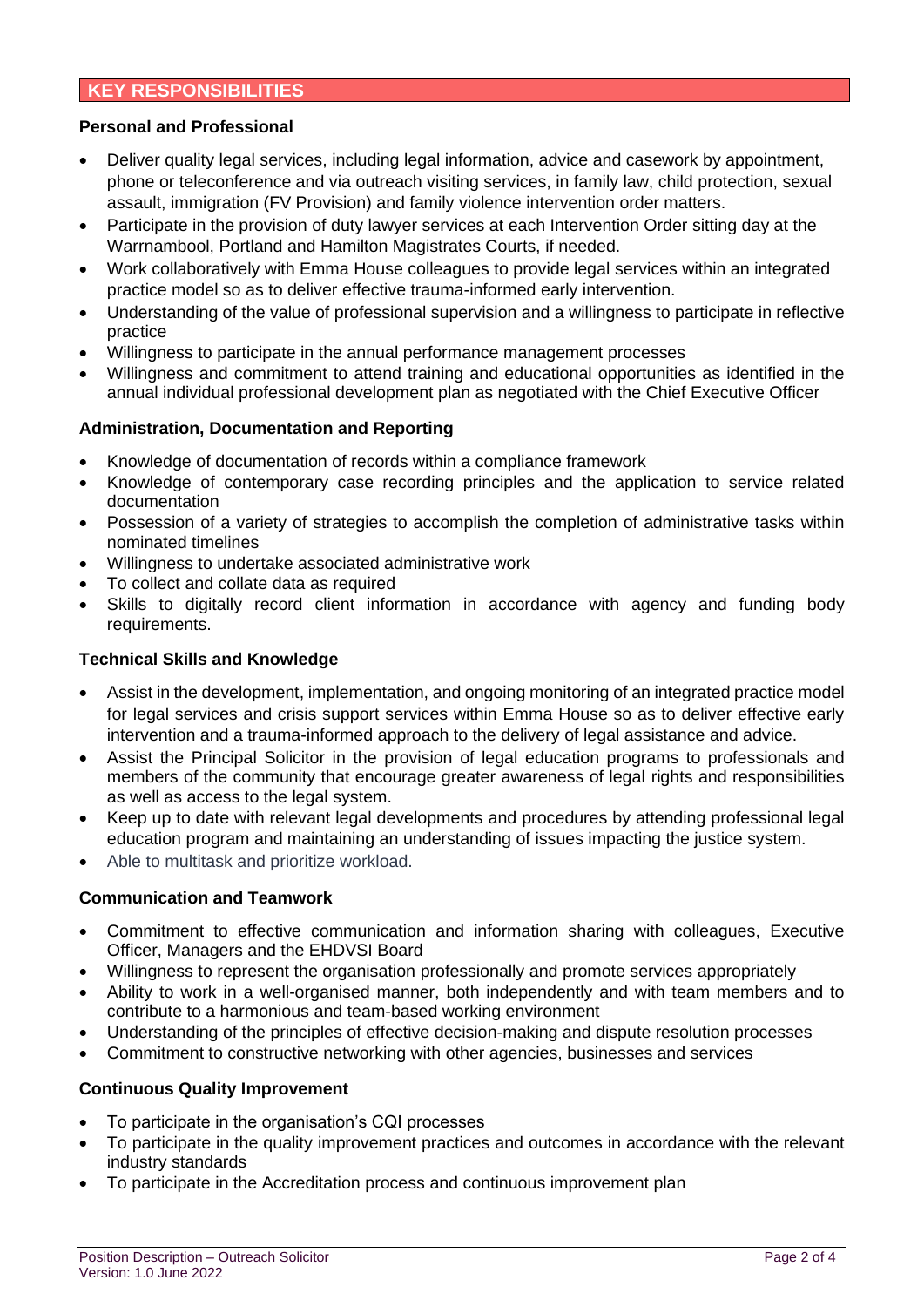- Contribute to monitoring of service provision to ensure outcomes are in line with internal and external standards, service philosophy and goals
- Participation in the development and review of organisational policies, procedures and work instructions as appropriate
- Understand the importance of encouraging service users to offer input and feedback about the service via the various channels available.

## **Workplace Health and Safety**

- Demonstrate an understanding of the shared responsibility for a safe workplace
- Understanding of the core responsibilities of an employee in relation to occupational health and safety
- Participation in the monitoring of occupational health and safety practices within the workplace, and the addressing of any concerns via the appropriate channels, in a timely manner

## **Additional Duties**

- Undertake regular tasks as per requirements
- Work within the required financial parameters of the service
- Willingness to undertake additional duties as directed and / or negotiated with the Principal Solicitor
- Arrange and provide coverage for those staff supervised during times of absence or leave
- Other administrative duties as required

### **Pre-Employment Screening**

EHDVSI has an obligation to offer a safe environment for children and is required to ensure all employees are appropriately screened before commencing employment. Screening occurs in accordance with the Worker Screening Act (2020) and the DFFH Safety Screening Policy and consists of a Nationally Coordinated Criminal History Check (Police Check), International Police Check (if required), Working With Children Check (or valid exemption), Referee checks and a robust interview process where an applicant's personal and professional interest in working with children may be explored, and the referee check process, whereby information will be sought regarding an applicant's history regarding working with children.

Where the Key Selection Criteria outlines mandatory qualifications an original of these must be sighted by the line manager or Corporate Services manager and retained

In accordance with the COVID-19 Mandatory Vaccination (Workers) Directions, pursuant to section 200(1)(d) of the Public Health and Wellbeing Act 2008 (Vic) Emma House is a mandated workplace, therefore staff are required to be vaccinated against COVID 19 and provide proof of vaccination status or evidence of exemption from the Australian Immunisation Register.

**Risk Statement:** Risk management is a core component of EHDVSI governance arrangements and compliance across the organisation supports the Board, committees and senior management in their strategic and governance roles. Staff have an important role in contributing to and applying effective risk management within their area of influence.

## **KEY SELECTION CRITERIA**

- 1. Commitment to the vision, philosophy and objectives of EHDVSI
- 2. Understanding of the nature, scope and impact of domestic and family violence on women and children
- 3. Knowledge or practical experience in relevant law and procedure with a focus on family law, child protection, sexual assault, immigration (Family Violence Provision) and family violence intervention order matters.